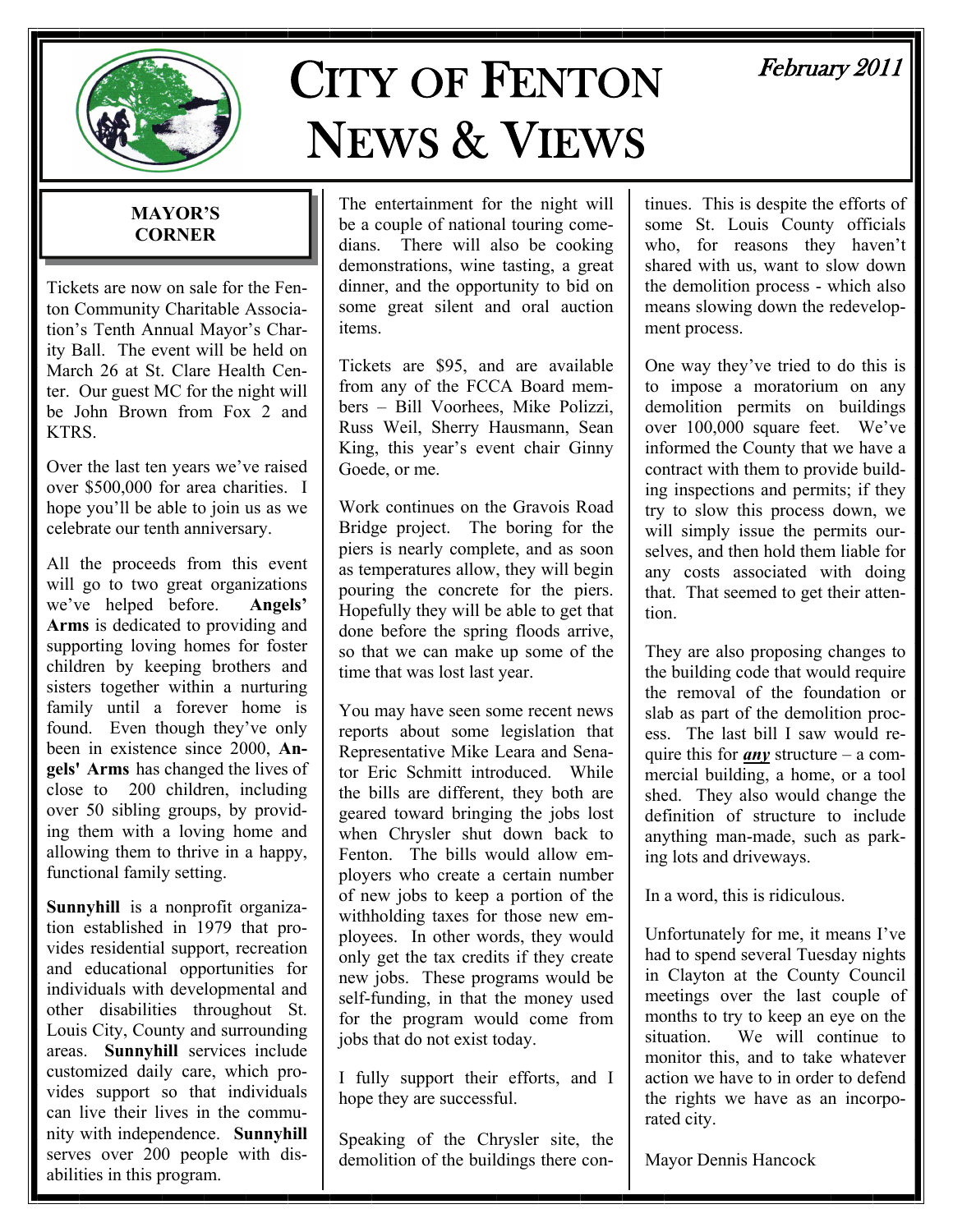#### **PLANNING & ZONING COMMISSION PUBLIC HEARING**

On **Tuesday, March 1, 2011**, the Planning & Zoning Commission will hold a Public Hearing at **7:00 p.m.** during their regularly scheduled meeting at City Hall to consider the following:

### **NEW BUSINESS**

- Consideration of an amendment to the City of Fenton Code of Ordinances regarding Commercial Vehicle Regulations.
- Consideration of an amendment to the Zoning Code regarding Public Hearing Notification Procedures and Fees.
- Consideration of an amendment to the Zoning Code regarding Permitted Uses and Special Uses within the "OT-1", "OT-2", "OT -3", and "OT-5" Olde Towne Zoning Districts that serve alcohol.
- A petition by the City of Fenton to amend Sections 410.030, 420.020, 420.040, 480.060 and Addendum A of the Zoning Code regarding Public Hearing Notifications and Fees.
- A petition by the City of Fenton to amend Sections 466.010, 466.020, 466.030 and 466.050 of the Zoning Code regarding Permitted Uses and Special Uses within the "OT-1", "OT-2", "OT -3", and "OT-5" Olde Towne Zoning Districts that server alcohol.
- A petition for a Special Use Permit by Top Care Lawn Service d/b/a Top Care, Inc., for outdoor

storage of a 1,000-gallon propane tank at 343 Axminister Drive. The property is zoned "BP-3" Business Park-General Office Centers, Small Warehousing District.

• A petition for a Special Use Permit by Simpson Property Holdings, LLC, for the outdoor storage of equipment and materials at 1053 Headquarters Park. The property is zoned "BP-3" Business Park-General Office Centers, Small Warehousing District.

For more information, please contact the Community Development Department at (636) 349-8110.



When you change your clock for Daylight Savings Time, Sunday, March 13, don't forget to change the battery in your smoke detector.

#### **COMMUNITY DEVELOPMENT PERMIT FORMS**

The Community Development Department is pleased to announce that all forms and procedural instructions for Commercial, Residential, and other developmental zoning permits are now on-line at www.fentonmo.org under the heading of "Business" - "Permits and Applications" for the Planning and Zoning Commission and the Board of Adjustment applica-

tions can be found under the heading of "Business" - "Planning & Zoning". For your convenience, you can print and complete a selected form and return it to the Community Development Department. Be sure to include appropriate fees and specified support documentation.

If you have any questions please call the Community Development Department at (636) 349-8110.





**The Board of Aldermen has** Delected to make the six  $(6)$  free Yard Waste/Trash Overflow Sticklers available to residents for pickup at City Hall, Monday through Friday, 8:00 a.m. - 4:30  $p.m.$ 



 $\mathbf{I}$ I П

### **NEW BUSINESS CORNER**

The following businesses have applied for an occupancy permit and are planning on calling Fenton "home":

> *Tony B's Pizzeria & Grill*  544 Gravois Road (restaurant & grill)

*JT Dunn Climate Control LLC*  822 Horan (heating/air conditioning services)

*APEX Commercial Kitchen Co.*  1731 Larkin Williams Road (commercial kitchen equipment & supplies)

Welcome to Fenton. We are glad you are here!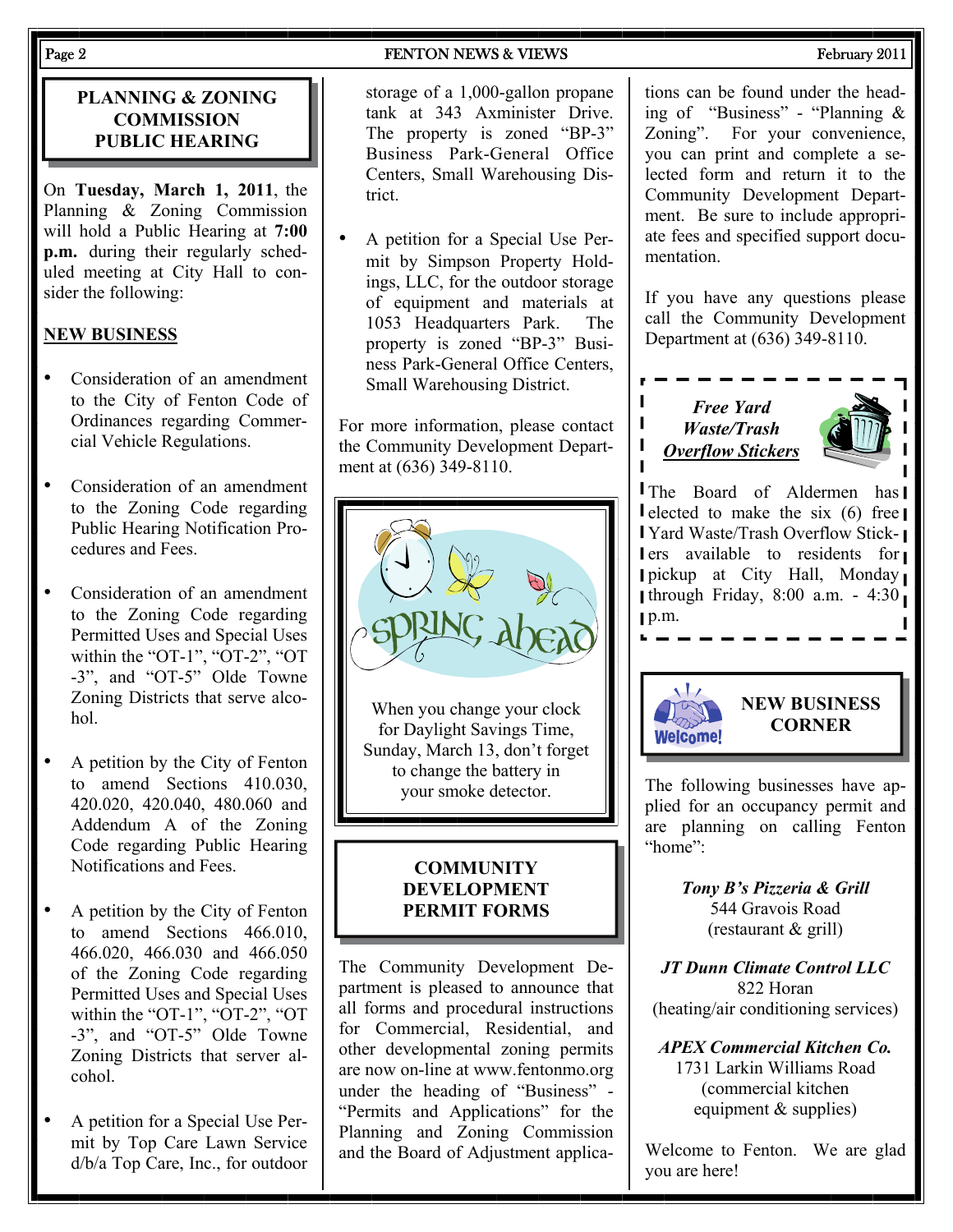#### Page 3 FENTON NEWS & VIEWS FEDERAL PROPERTY ASSESSED. THE RED RESERVE TO A RED FEBRUARY 2011

#### **APRIL 2011 GENERAL ELECTION INFORMATION**

The City of Fenton will hold its annual General Election on **Tuesday, April 5, 2011**. Filing for elective office closed on Tuesday, January 18. Voters will elect a Mayor, Collector and four Aldermen, one each from the City's four Wards, for two year terms. The following is a list of candidates in the order they filed:

#### **MAYOR**

Carol Brennan 2 Treecrest Court

Dennis J. Hancock 29 Sennawood Drive

#### **COLLECTOR**

No candidate filed.

#### **WARD 1**

Paul Seemayer 22 Elderwood Court

#### **WARD 2**

Joe Maurath 1350 Larkin Williams Road

#### **WARD 3**

Chris Clauss 886 San Sebastian Drive

#### **WARD 4**

James Mauller 1500 Bowles Avenue

Note: *March 9* is the last day to register to vote or change voter registration, prior to the April 5 election. For sign up information contact the Board of Election at (314) 615-1800.



#### **EAGLE SCOUT FLAG PROJECT**

Life Scout Brent Croxton of Troop 25 is collecting old or unusable American Flags for his Eagle Scout project, a Flag Retirement Ceremony. There will be red donation bins at the following places until February 25, 2011: City Hall, River-Chase of Fenton, St. Paul's Church, Bandanas Bar-B-Q (Bowles and I-44), and Saale Chiropractic (11339 Gravois). The ceremony will be held at the World War II Memorial by Fenton Fire Station #1 (845 Gregory Lane) on Saturday, March 5 at 9:00 a.m.

The purpose of this project is to give people an opportunity to dispose of their old or worn American Flags and make sure that they are properly retired. It is also a good way to inform people about how to treat their flags respectfully. All donations are



*For information on these programs, including fees and times, check out a copy of the "Beacon".* 

#### **HEALTH FAIR**

Join us on Saturday, March 12 from 8:30-11:30 a.m. for the 11th Annual RiverChase Health Fair sponsored by Des Peres Hospital. Vendors will have free give -a-ways and information on a variety of different health topics. Des Peres Hospital will be doing free full cholesterol screening (total, LDL, HDL, triglycerides), glucose and PSA Available from 8:30-11:30 a.m., *please call 1-888-457-5203 to reserve*  *your spot*. Everyone who comes to the fair and stops by every booth will be entered in a drawing to win a Raleigh Talus 2.0 Mountain Bike provided by Olde Towne Fenton Cyclery.

#### **WATER AEROBICS**



*Aquacise ● Joints In Motion Total Body Workout Water Pilates●Aqua Zumba* 

New sessions are February 14 and April 4, but you can join a class at any time. Call RiverChase at (636) 343-0067 for class times and prices.

#### **SPECIAL NEEDS SWIMMING LESSONS**

Classes are held Tuesday evenings

at 6:05 p.m. and the next session begins on February 22.



#### **ADULT SWIM LESSONS**

Those 16 and older can join the next session that begins on February 22. Lessons are held at 6:45 p.m. on Tuesday evenings.

#### **SWIM LESSONS**

Swim lessons begin again soon: Tuesday and Thursday evenings



and Saturday morning lessons are available. The next session begins the week of February 22.

#### **PRIVATE SWIM LESSONS**

Private and semi-private lessons are available. Times, schedules, and instructors can be scheduled to fit your needs.

*(Continued on page 4)*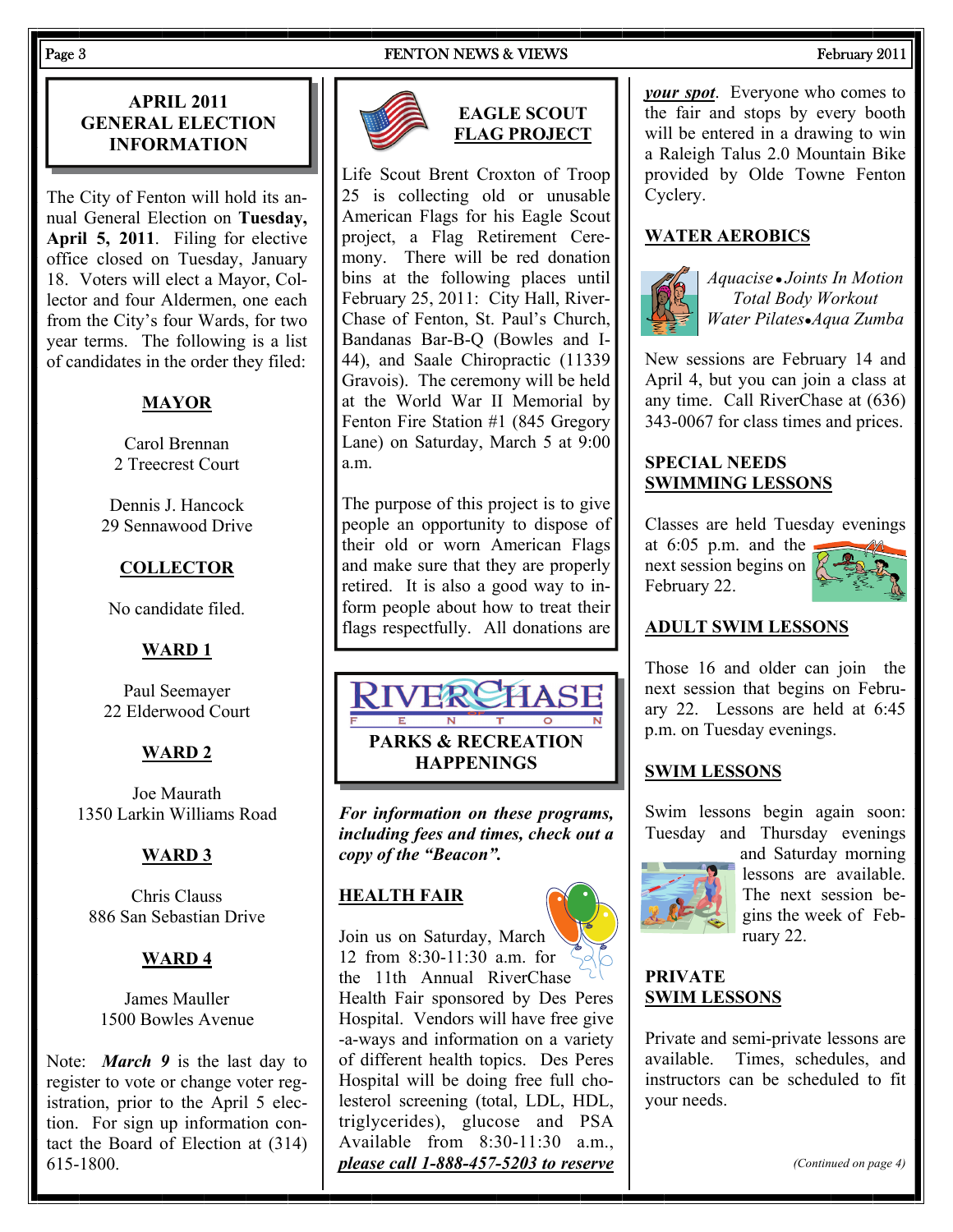*Parks & Recreation Happenings (Continued from page 3)* 

#### **PARENT TOT SWIM CLASS**

This is an interactive class for parents and tots. The next session begins the  $\sqrt{ }$ week of February 22. Classes are available Tuesday or Thursday evenings and Saturday mornings.

#### **SCHOOL'S OUT OPEN SWIM**

Are you looking for something fun to do on your days off The indoor pool will open at  $12:00$  noon on Monday, February 21 to provide lots of fun and excitement. Day fees apply without membership.

#### **SUMMER CAMP**

The Parks & Recreation Department's Summer Camp registration has now begun. Sign up early as camp space is limited. The [Summer Camp Brochure](http://www.fentonmo.org/DocumentView.aspx?DID=666) is online at [www.fentonmo.org](http://www.fentonmo.org). For more camp information please contact Carrie Smith at [csmith@fentonmo.org.](mailto:csmith@fentonmo.org?subject=Summer%20Camp)

*For information on all programs (including fees and times), contact RiverChase of Fenton at (636) 343 -0067. You can also check out the Beacon at [www.fentonmo.org](http://www.fentonmo.org).*

#### **RESIDENTIAL REMINDERS**

#### **GARAGE SALES**



The season of garage sales will be here in the blink of an eye. If you plan to have a garage sale, don't forget to stop by City

#### Page 4 FENTON NEWS & VIEWS FEDERAL FEDERAL PROPERTY 2011

#### Hall and obtain a permit. **There is no charge for the permit.**

Up to four  $(4)$  2' x 3' signs can be placed on any private property with the owner's consent. *Please do not place signs in the public right-of-way.*  Also, please pick up your signs the same evening after the yard sale or after the last day of the sale.

#### **SELLING YOUR CAR?**

This is just a reminder that vehicles for sale can-





**ST. LOUIS COUNTY POLICE—FENTON PRECINCT UPDATE** 

#### **NEVER LEAVE YOUR PURSE UNATTENDED**

You have loaded up your grocery cart and you make your way to your vehicle on the parking lot. Inside that little kid seat section of the shopping cart, nearest the handle, are your eggs, bread and purse. Now start your vehicle to warm it up and return to the cart to load your groceries either in the back seat or trunk. The last item you grab from your cart as you're putting it away will be your purse. For some this routine is dead on, and most others can relate in some form or another.

Criminals cruise store parking lots looking for this routine. (In this area most happen at Wal-Mart) They will watch you load your vehicle and when your back is turned they steal the purse from your cart. You won't notice it, the person walking by your cart and vehicle will not register as odd. You will finish loading your vehicle, and assume you already put your purse in your car. Eventually you will unload your car at home, and finally notice your purse is missing. By the time you cancel your credit cards the criminal will have had plenty of time to have made several purchases.

#### **ATTENTION GPS USERS**

All thefts of GPS devices in the recent months are devices that are left in plain view, either attached to the windshield or on the dashboard. The suspect simply breaks out the vehicle's window to steal the GPS and whatever else they see. Currently there is a market for GPS devices. By simply hiding your GPS device, you can avoid being a victim.

#### **NEIGHBORHOOD WATCH MEETING**

The City of Fenton, Neighborhood Watch program will be having a meeting at the Fenton City Hall on March  $8<sup>th</sup>$ , 2011 starting at 7:00 pm. The agenda includes safety tips, current crime trends, and a guest speaker from St. Louis County Police Department. All are welcome to attend.

**Neighborhood Policing Officer (636) 343-2080 P.O. Aaron Dilks-Ext. 1123** 

> **Precinct Phone (636) 349-8120**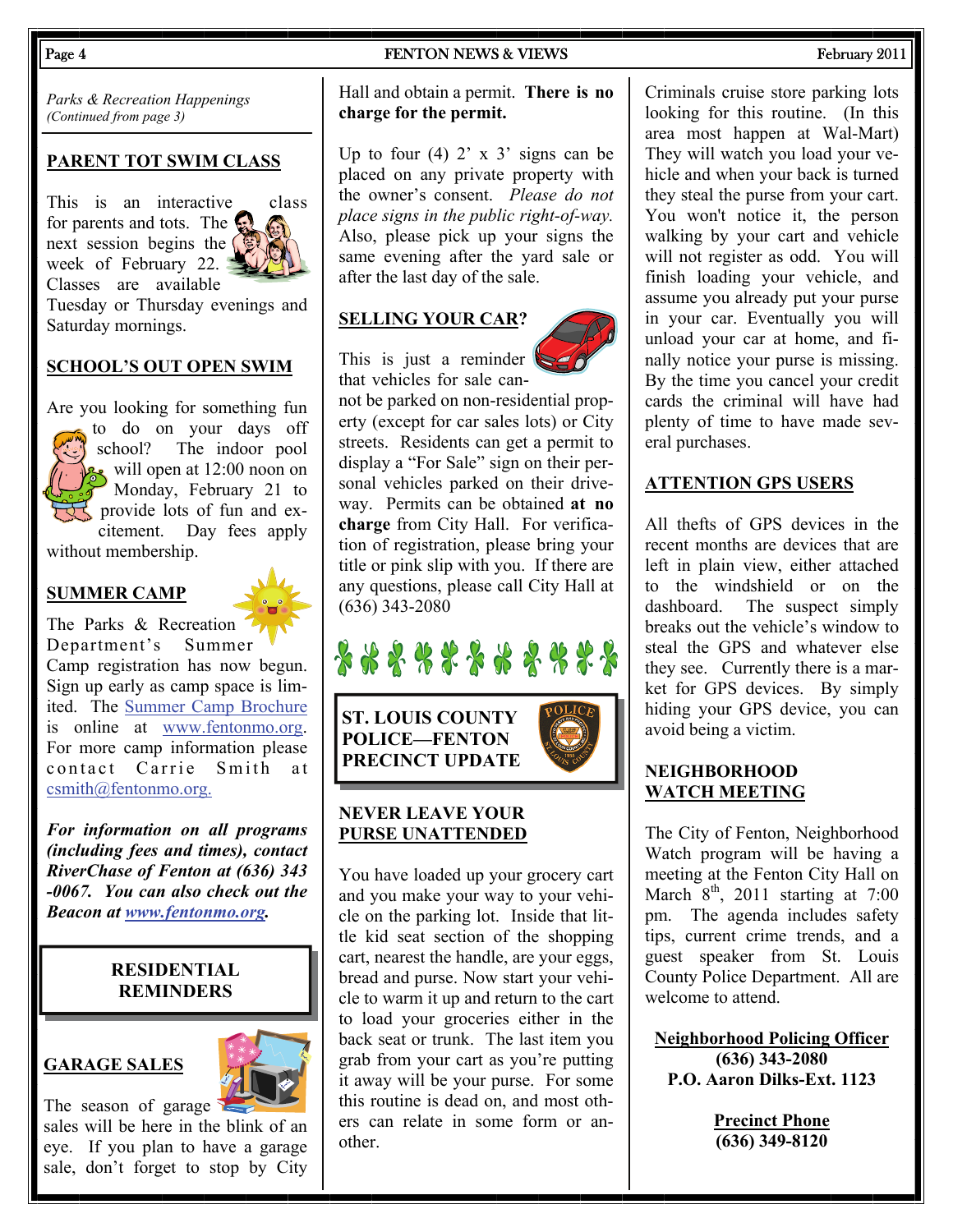

**FENTON HISTORICAL SOCIETY** 

**Annual Spring Luncheon And Antique Appraisal** 

**Saturday, April 30, 2011 Sunset Lakes Banquet Center Time: 12:30 p.m. Cost: \$15.00** 

Join us for a lovely afternoon of good food and good fun. And don't forget to start thinking about what mysterious family heirloom you would like to bring for a free appraisal.

Tickets are now available. So mark your calendars and call us as (636) 326-0808 to reserve your place at this outstanding event. You won't be disappointed.



#### **WEATHERIZATION ASSISTANCE PROGRAM**

The Community Action Agency of St. Louis County (CAASTLC) continues to provide no-cost home weatherization for low income residents of the County with Recovery Act funds. Depending on the results of a state-of-the-art energy audit, we hire contractors to update insulation, seal windows and other energy leaks, and can replace inefficient furnaces and water heaters.

Page 5 FENTON NEWS & VIEWS FEDERAL RESOLUTION NEWS & VIEWS FEDERAL RESOLUTION NEWS ASSESSMENT OF THE SECOND PRO

In addition to the obvious budget benefits for the families or individuals directly served, the improvements to the housing stock can boost property values. And money saved by the homeowners can be used for other house improvements. Rental properties with low income tenants are also eligible for the same Weatherization Assistance Program benefits with the exception of appliance replacement.

Information is available at the website: [www.caastlc.org](http://www.caastlc.org). Brochures and fliers about the Weatherization Assistance Program are also available at the above website.



## **ARE YOU A CONSIDERATE PET OWNER?**



**Spring** 

**Friday,** 

We would like to remind all our pet owners to have your pets on a leash and to pick up after them while in parks and other public places. It's the law.

**Reminder**—Plastic bag dispensers with bags have been installed in the **parks.** Please utilize these bags— I they are there for your convenience. I If you have extra plastic bags at **h** home, feel free to bring them to the **i** park to restock the dispensers.

**Be** a considerate and thoughtful **I** neighbor and help keep our City and parks clean.

#### **DECISIONS FROM THE JANUARY 13 AND 24 BOARD OF ALDERMEN MEETINGS**

#### *Proclamation*

Mayor Dennis Hancock presented a Proclamation to Alderman Tim Trego congratulating him for receiving the honorary title of "St. Louis County Police Officer" from Colonel Timothy Fitch, Chief of Police.

### *Decisions*



- $\checkmark$  Approved a liquor license for Gravois Grill, 515 Gravois Road contingent upon the completion of the sale, submission of proof of change of ownership, issuance of an occupancy permit for the new owner and compliance with all other ordinance requirements.
- Re-appointed Charles Jahneke (Ward 1), Eric Gordon (Ward 2), Daniel Borgard (Ward 3), and Diana Biras (Ward 4), to the Park, Beautification Committee with terms expiring January, 2013.
- Approved, with conditions, Phase II of the Fallen Soldier Memorial.
- $\checkmark$  Approved the write off of  $$66.00$  of uncollected River-Chase debt.
- Approved the distribution of six free Trash/Overflow/Compost stickers to each City of Fenton household.